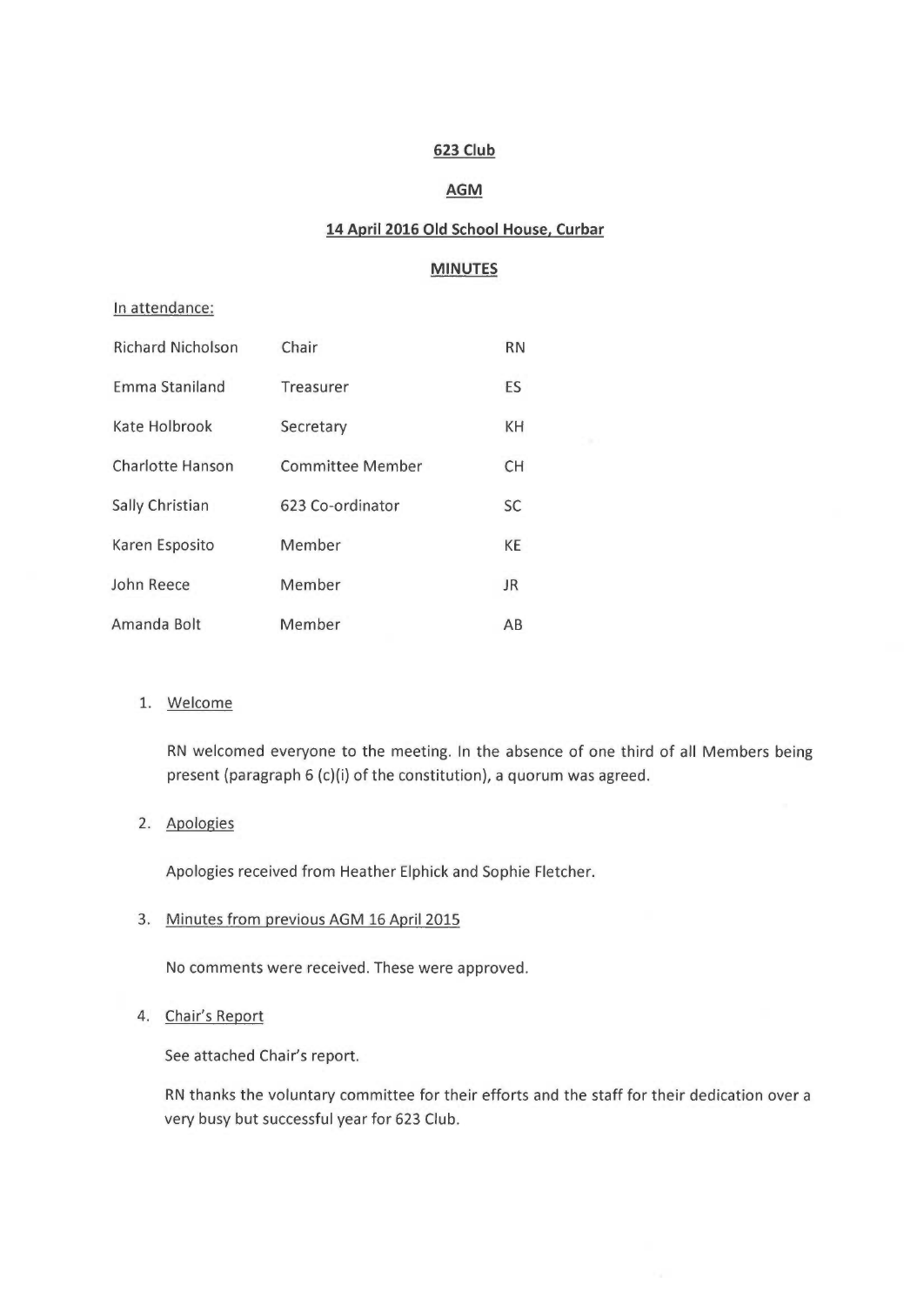## 5. Treasurer's Report

See attached Treasurer's report.

The Club will finish with a profit of circa £31 this year. Members are reminded that this is a not for profit organisation.

Holiday Club income has reduced by 25% over the last 12 months.

The SAGE system has been implemented which gives an audit trail of all debts to enable effective debt collection.

A late payment fee has also been introduced.

This term's invoices have not yet been sent out pending the decision on fee increases to be taken at the AGM (see later).

## 6. 623 Co-ordinator's Report

SC reported a very successful last three years.

The numbers remain good for After School Club and staff morale is good.

Club has purchased lots of new toys which have been well received. The kitchen facilities are being upgraded very soon which will allow for a variety of food preparation.

Numbers for the Holiday Club are down on previous years. It is anticipated that some of this is due to the economic situation and partly due to other HC providers in the area. The Committee recognise that in recent years spending on HC has remained static to balance the books. It is hoped that SC will be able to offer more trips out/interesting activities in the coming holiday sessions.

### 7. Election of Committee Members

The three Honorary Committee members must resign at this AGM as they have served the maximum of three years as specified under the constitution.

Election of new Committee Members is on the understanding that DBS certificates will be obtained as soon as is practicable.

There have been four offers of assistance which is greatly appreciated for the future running of the Club.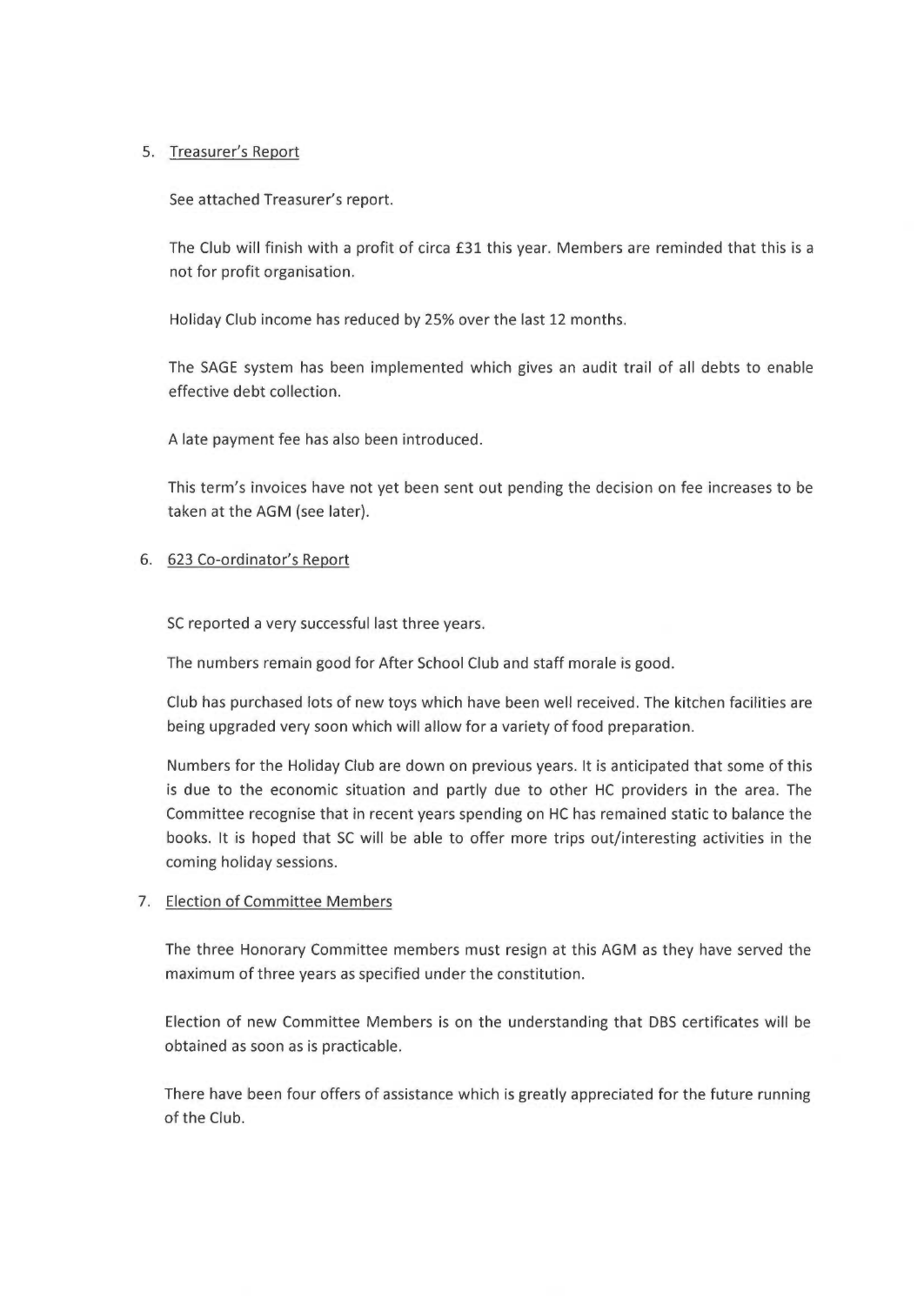### Chair

KH proposed Karen Esposito. This was seconded by ES.

KE has two daughters at Baslow School.

#### Treasurer

ES proposed John Reece. This was seconded by RN.

JR has a daughter at Curbar School.

#### Secretary

KH proposed Amanda Bolt. This was seconded by ES.

AB has a daughter at Curbar School.

### Committee Member

RN proposed Charlotte Hanson remains as Committee Member. This was seconded by KH.

CH has a son at Curbar School

#### Committee Member

KE proposed Sophie Fletcher as Committee Member. This was seconded by JR.

RN expressed his thanks to the new Committee for volunteering for the roles.

RN proposed that each "new" office holder meets their respective predecessor at a date/time to suit to have a one-to-one handover/briefing. Out-going Committee members are happy to offer advice/support to ensure a smooth transition.

#### 8. Proposed motions

The outgoing Committee proposed the following motions:

• Paragraph 6 (a)(iv) of the constitution  $-$  setting fees for 2016/17.

Fees have remained static for in excess of three years whilst staff pay has increased and holiday pay for staff is in place. It is anticipated that transport costs will also rise.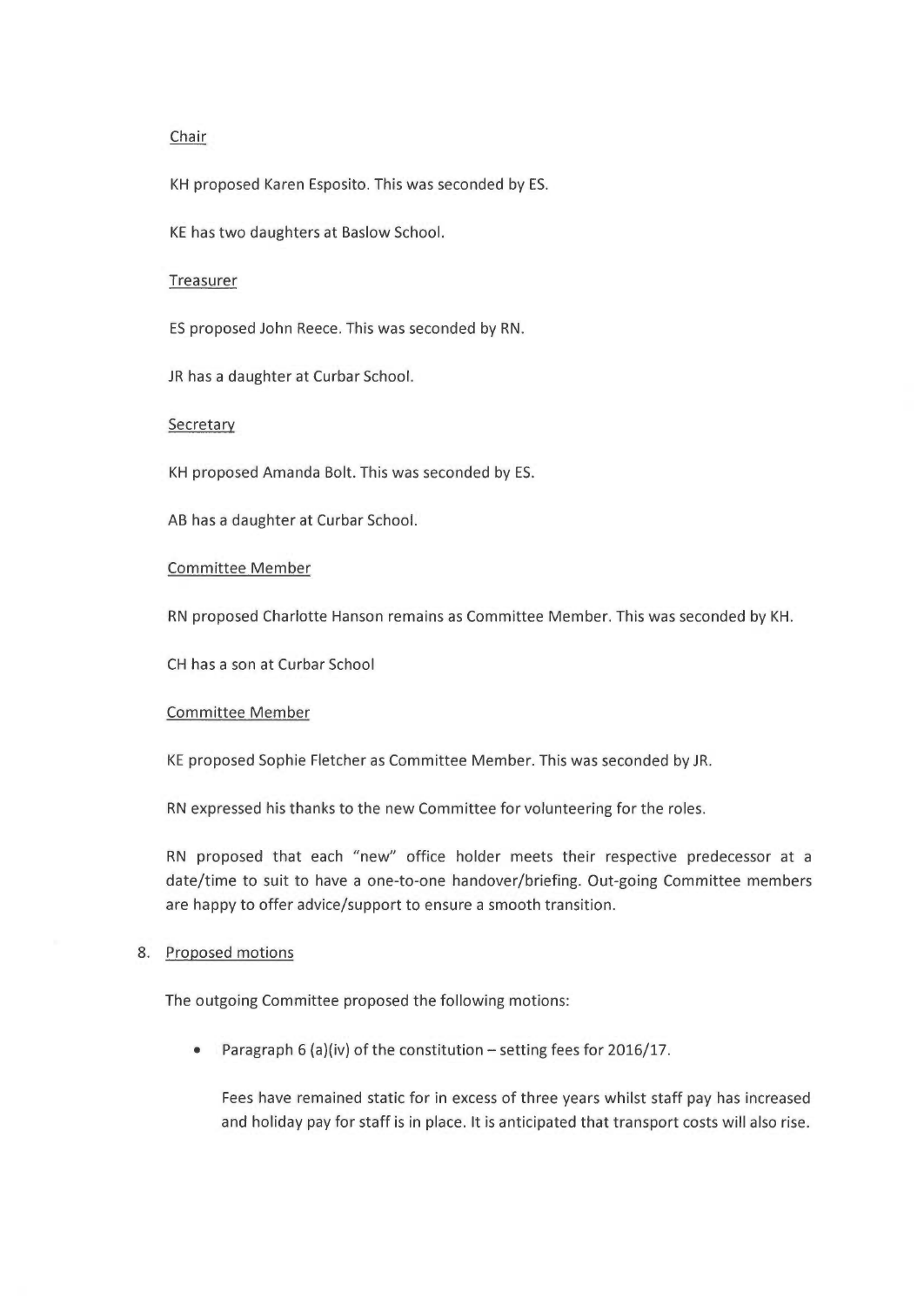Going forward, it is anticipated that a significant amount of the financial aspects of the Club will be outsourced. One day per month would equate to £1.43 per session additional cost.

ES proposed an increase of £1.50 per session which was seconded by RN. It was agreed that this was still more competitive than other After School providers in the region. RN asks Members to appreciate that ES has worked hard over the last three years to ensure there has been no increase before now and to ensure significant savings have been made to safeguard the future of the Club.

ES proposed an increase of £3.00 for Holiday Club which was seconded by RN. The sibling discount means Holiday Club will be f28 per session and £26 per session for the second sibling. It was felt that this was a competitive price given the hours of child care available (08.30 to 18.00).

This rise will be effective from May half term Holiday Club.

• Introduction of on-line booking for Holiday Club.

RN thanked CH for her research into the possibility of on-line booking. This research suggests that this would require a 9 to 10% increase on Holiday Club fees which seems disproportionate, particularly given the other fee increases agreed.

RN proposed that a decision on on-line booking is deferred to see how the outsourcing of the financial administration (particularly chasing up debts) will affect efficiency and it was agreed that the new Committee could review this later in the year if necessary.

• Constitutional Amendments

RN proposed that reference to paragraph 10 of the Constitution be removed as there is no Paragraph 10. This was seconded by KH.

RN proposed that reference to the Club being a charity to be removed as the Club is not a charity. This was seconded by ES.

Members' motions

Members thanked the outgoing Committee for their hard work over the last three years.

### 9. Any Other Business